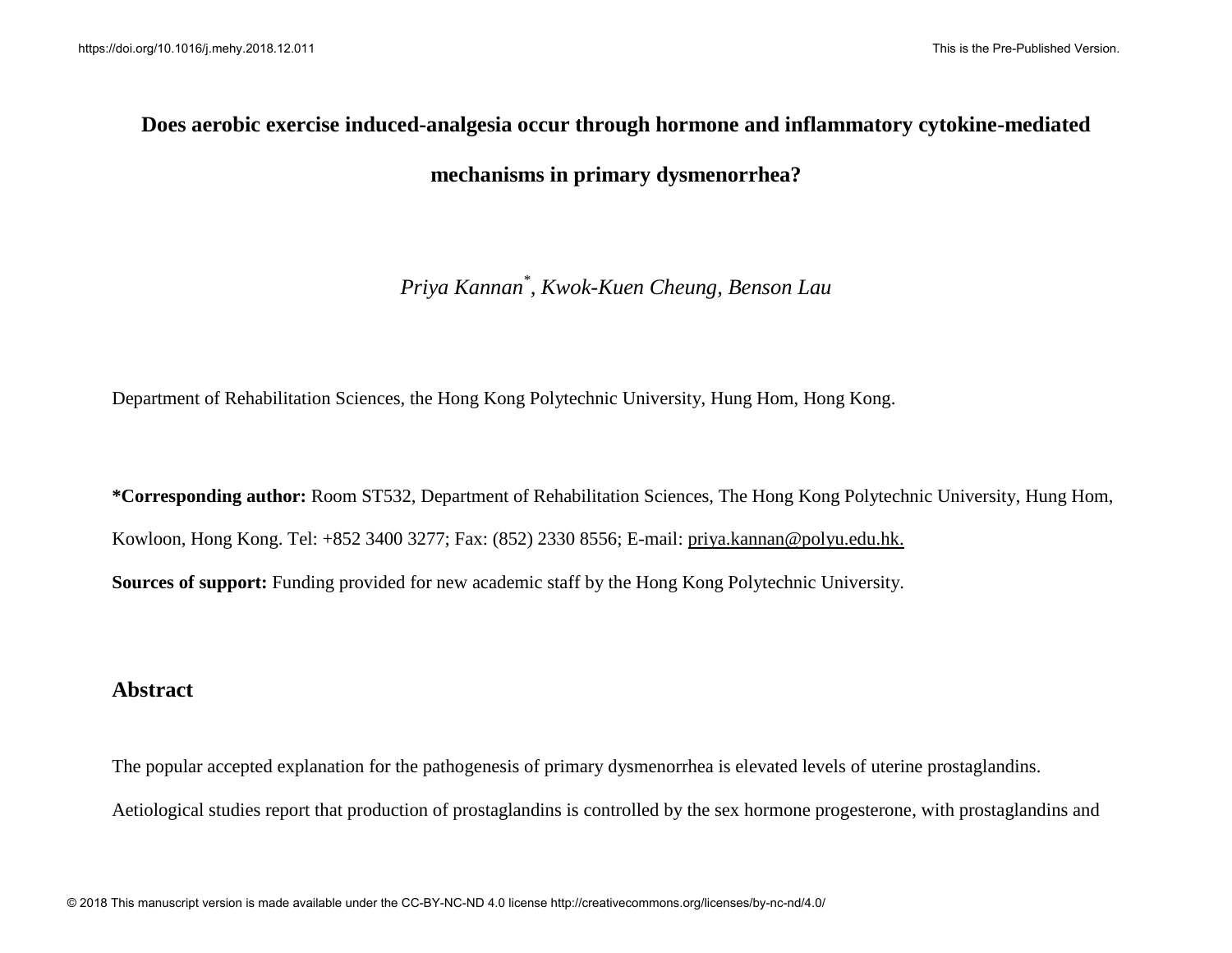progesterone displaying an inverse relationship (i.e. increased progesterone levels reduce prostaglandin levels). Pro-inflammatory cytokines (interleukin-6 [IL-6] and tumor necrosis factor-alpha [TNF- $\alpha$ ]) are also implicated in the pathogenesis of primary dysmenorrhea. High-intensity aerobic exercise is effective for decreasing pain quality and intensity in women with primary dysmenorrhea. However, why and how aerobic exercise is effective for treatment of primary dysmenorrhea remain unclear. Our preliminary non-randomized controlled pilot study to examine the effects of high-intensity aerobic exercise on progesterone, prostaglandin metabolite (13,14-dihydro-15-keto-prostaglandin F2 alpha (KDPGF<sub>2α</sub>), TNF- $\alpha$ , and pain intensity found increases in progesterone and decreases in KDPGF<sub>2 $\alpha$ </sub>, TNF- $\alpha$ , and pain intensity following high-intensity aerobic exercise relative to no exercise. Given these promising preliminary findings, as well as what is known about the pathogenesis of primary dysmenorrhea, we propose the following scientific hypothesis: high-intensity aerobic exercise utilizes hormone (progesterone) and inflammatory cytokinemediated mechanisms to reduce the pain associated with primary dysmenorrhea.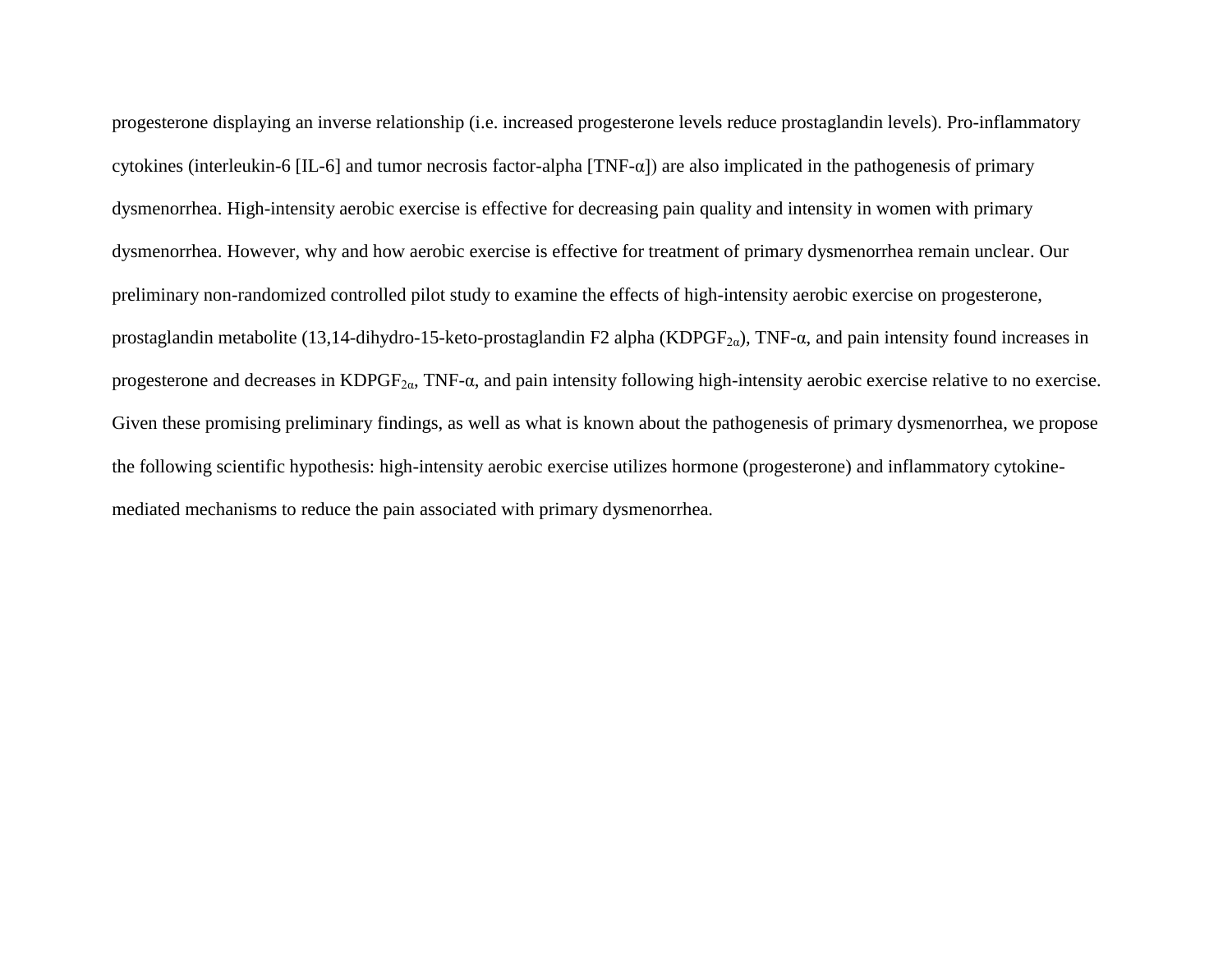## **Introduction**

#### *The role of prostaglandins in the pathogenesis of primary dysmenorrhea*

The pathogenesis of primary dysmenorrhea is predominantly linked to the overproduction of uterine prostaglandins [1]. Release of excessive prostaglandins, during endometrial sloughing, induces greater uterine contractions resulting in ischemic pain [1, 2]. Prostaglandins are intracellular substances synthesized from polyunsaturated fatty acids, such as arachidonic acid [1, 3], which is derived from phospholipids by the lysosomal enzyme phospholipase  $A_2$  [1, 3] (Fig. 1). The stability of lysosomal activity is controlled by several factors, one of which is the progesterone levels in the late luteal phase of the menstrual cycle [1, 4-6]. The decrease in progesterone levels in the late luteal phase of the menstrual cycle labializes the lysosomal activity, the release of phospholipase A2 to generate additional arachidonic acid [1]. Consequently, greater amount of prostaglandins are produced [1] (Fig. 1). Thus, progesterone controls the production of prostaglandins: drop in progesterone levels during the late luteal phase (just prior to menstruation) causes prostaglandins levels to increase [1, 6]. The abnormal prostaglandin levels causes frequent/ dysrhythmic uterine contractions leading to ischemia and hypoxia which are regarded as the major contributor for primary dysmenorrhea pain [7, 8]. In addition, elevated prostaglandin levels during the menstrual cycle stimulate nociceptors (A-delta and C-fibres) distributed throughout the body. These nociceptors transform the stimuli into electrical signals, which are then carried to the central nervous system via the spinothalamic or spinoreticular tracts [9-11]. Signals are transmitted from the thalamus to the somatosensory cortex and pain is perceived [9-11].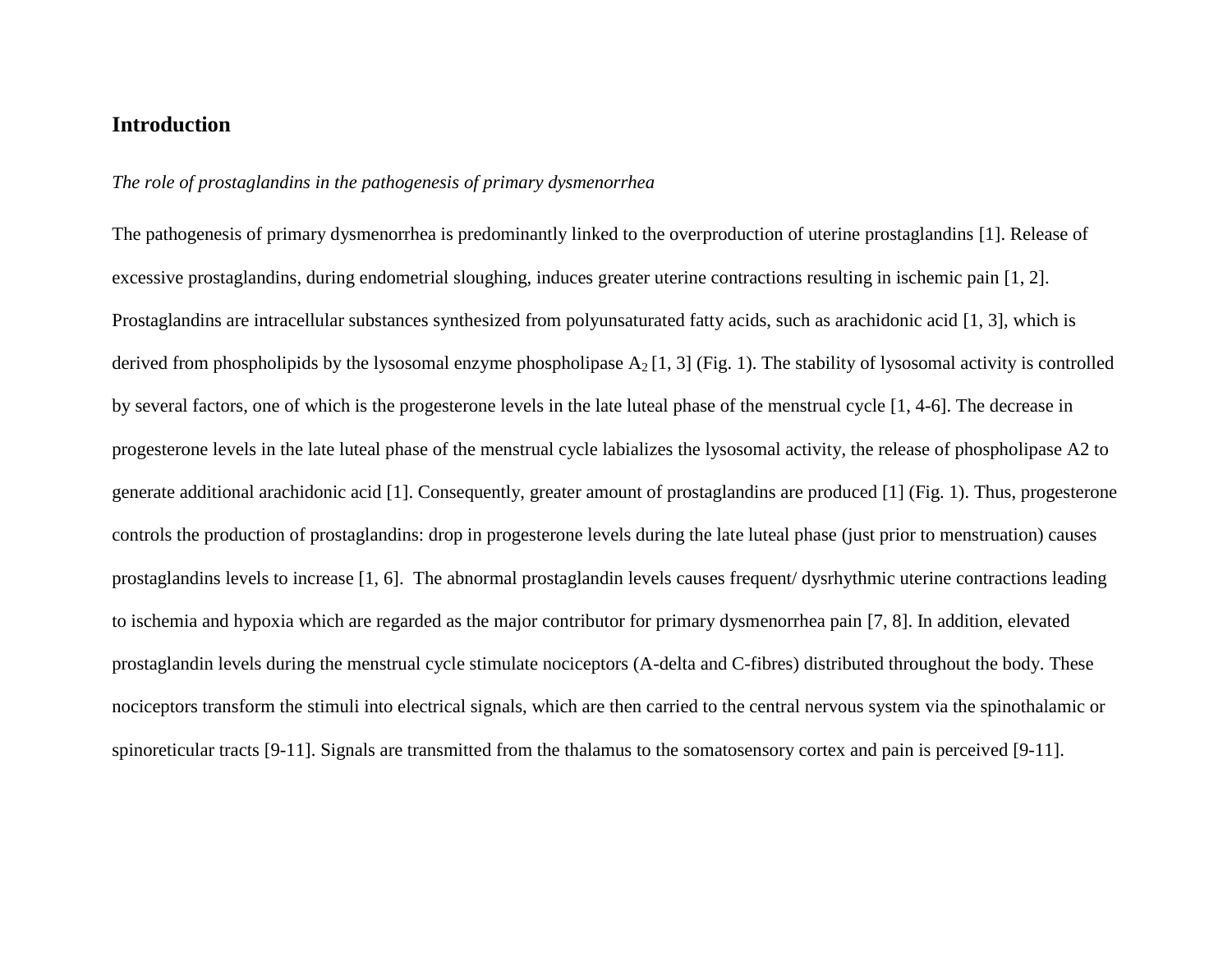#### *Pro-inflammatory cytokines and primary dysmenorrhea-associated pain*

Pro-inflammatory cytokines, interleukin-6 (IL-6) and tumor necrosis factor-alpha (TNF- $\alpha$ ) are also known to play a role in the pathogenesis of primary dysmenorrhea [12-14]. Activated macrophages produce pro-inflammatory cytokines that are responsible for the up-regulation of inflammatory reactions [15]. These mediators are also reported to stimulate the synthesis or release of prostaglandins [12, 14, 16, 17] causing hyper-contractility of the uterine muscle leading to the ischemic pain of primary dysmenorrhea. The plasma concentration of IL-6 and TNF-α was found to be higher in women with dysmenorrhea compared to nondysmenorrheic women [12, 13].

#### *Efficacy of aerobic exercise on primary dysmenorrhea-associated pain*

Previous studies found that primary dysmenorrhea-associated pain intensity was reduced with aerobic exercise [18-25]. Several observational studies have been supportive of a significant positive association between high-intensity aerobic exercise and reduced severity of symptoms of primary dysmenorrhea compared to low/moderate-intensity exercise [18, 19, 21]. Several non-randomized [24, 26] and randomized controlled trials (RCTs) [22, 25] also support the efficacy of aerobic exercise for managing primary dysmenorrhea. Our preliminary studies [23, 27] identified high-intensity aerobic exercise for 30 minutes, three days a week, at 70- 85% age-adjusted maximum heart rate (MHR) as effective for decreasing pain quality, intensity, and interference in women with primary dysmenorrhea. However, why and how aerobic exercise is effective for treatment of primary dysmenorrhea remain unclear.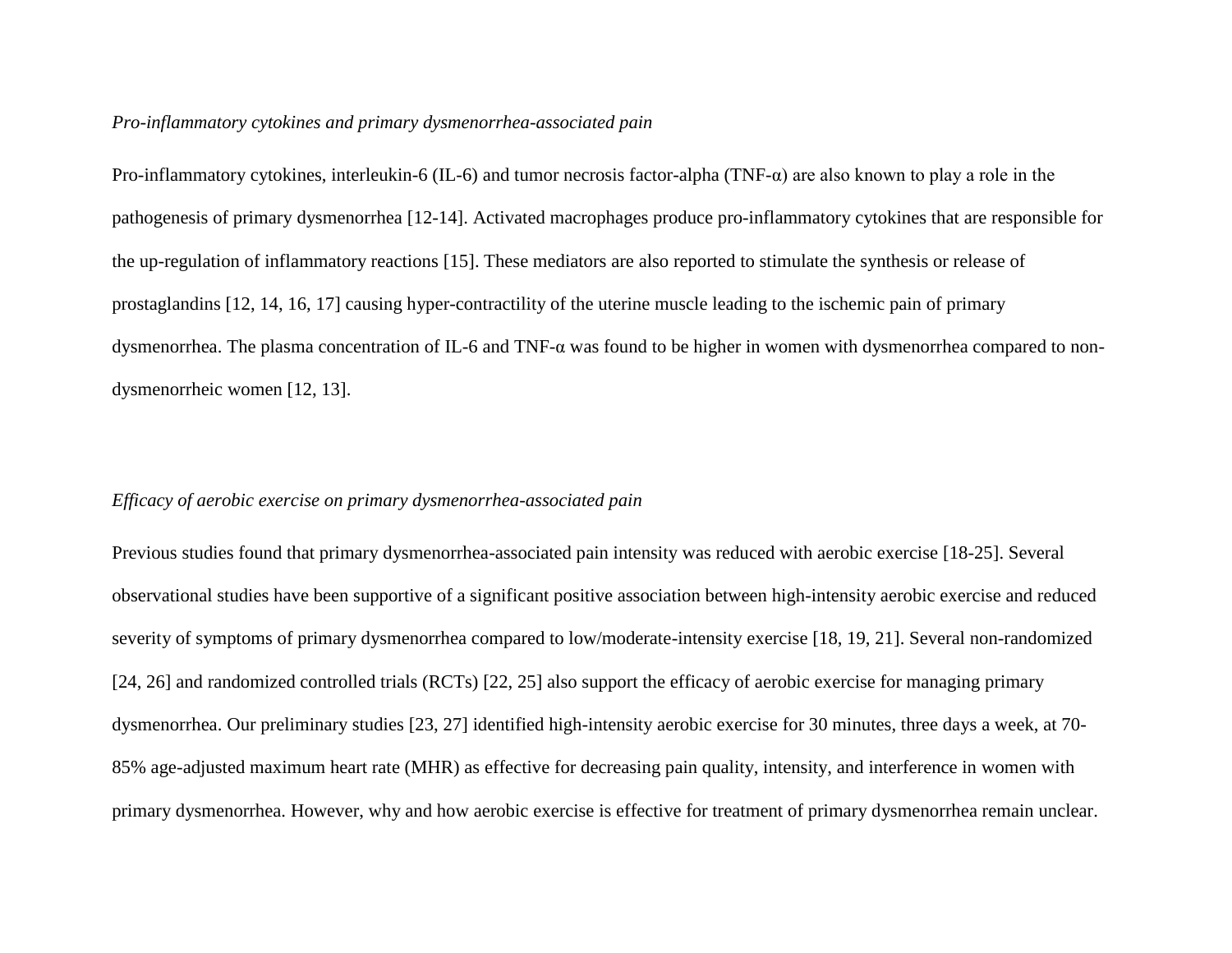#### *Evidence in literature: exercise-induced analgesia*

The most commonly tested hypothesis for exercise-induced analgesia is the release of endogenous opioids that contribute to pain modulation [28]. A recent systematic review of the endogenous systems involved in exercise-induced analgesia reported that during and following exercise, various endogenous systems are activated, which releases substances (e.g. neurotransmitter, opioids, serotonin etc.) that modulate pain perception [29]. The endocannabinoid-mediated mechanism is also thought to contribute to exercise-induced analgesia [28, 30]. Endocannabinoids are receptors that contribute to the control of pain transmission within the brain and spinal cord [28]. Elevations in peripheral blood endocannabinoids concentrations have been reported following aerobic exercise, and it is has been suggested that the activation of cannabinoid receptors produces analgesia [28]. These mechanisms have been investigated in healthy humans and individuals with chronic pain conditions (for instance, rheumatoid arthritis, osteoarthritis, fibromyalgia, diabetic neuropathy) [28, 30-32]. Nevertheless, there are multiple other mechanisms that might contribute to changes in pain intensity resulting from aerobic exercise.

*Current understanding of the mechanisms underlying aerobic exercise-induced analgesia in primary dysmenorrhea and knowledge gaps*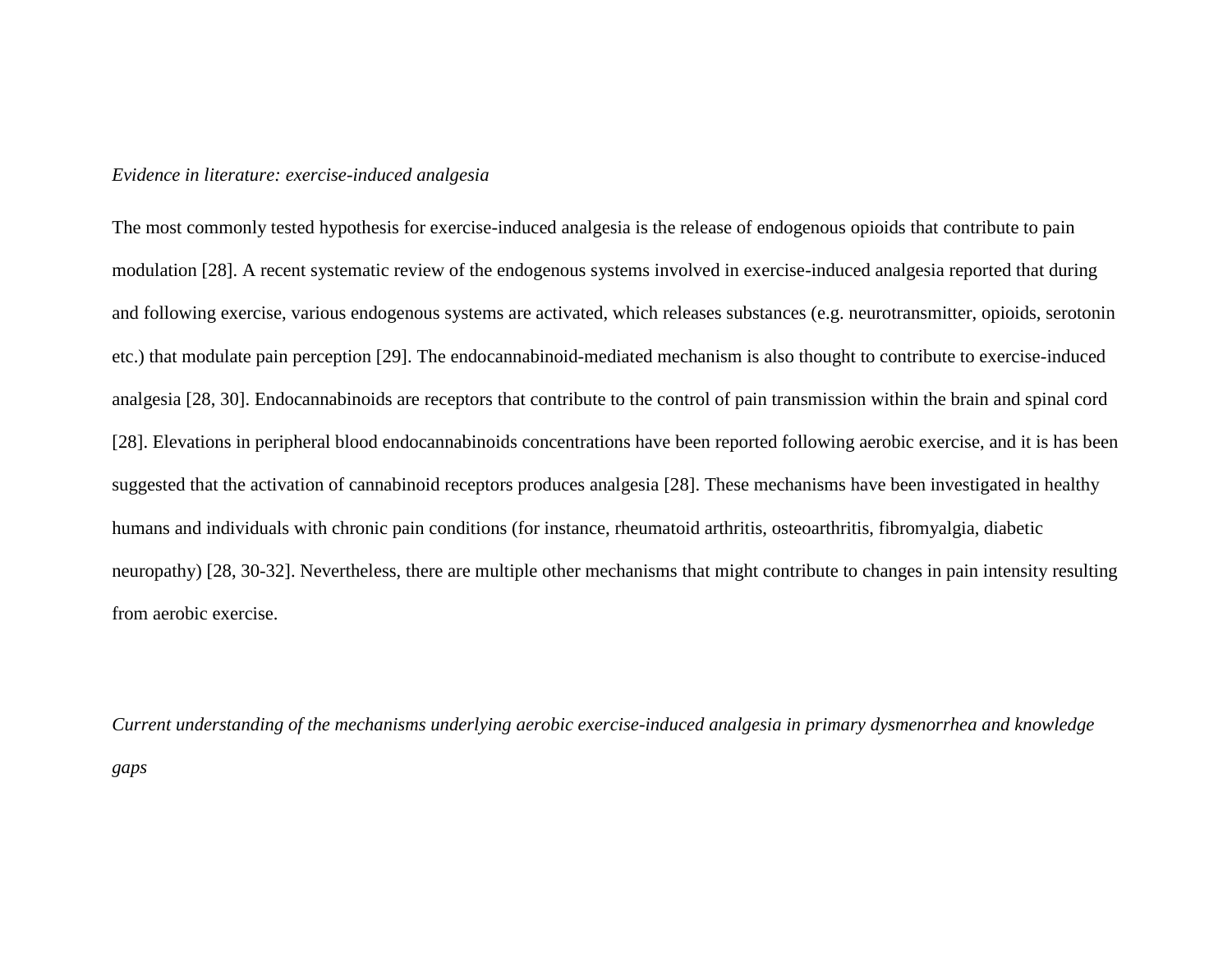There are a number of hypotheses proposed for the effectiveness of aerobic exercise in relieving the pain associated with primary dysmenorrhea. Mosler [33] was the first to speculate that exercise relieves congestion in the pelvis by "shunting uterine blood flow" [34]. Other proposed mechanisms include the exercise-induced release of endogenous opiates, specifically β-endorphins [22]; and increased vasodilatation and subsequently decreased ischemia [35, 36]. However, these mechanisms have not yet been evaluated empirically. Studies of primary dysmenorrhea have also postulated that aerobic exercise might also decrease the pain of primary dysmenorrhea by suppression of release of prostaglandins [22, 35-38]. However, the specific mechanism of how aerobic exercise might suppress the pain or production of prostaglandins has not been completely clarified.

#### *Aerobic exercise, progesterone, prostaglandins, and inflammatory markers*

The hormones dominating menstrual cycles are affected by exercise. Several studies have found that exercise can increase progesterone levels during the luteal phase [39-42]. Specifically, high-intensity aerobic exercise or vigorous physical activity is found to induce alterations in levels of circulating progesterone in young [43, 44] and premenopausal women [45, 46]. Research has found an inverse relationship between progesterone and prostaglandins [1, 6]. Thus, aerobic exercise suppresses the production of prostaglandins through its effect on progesterone.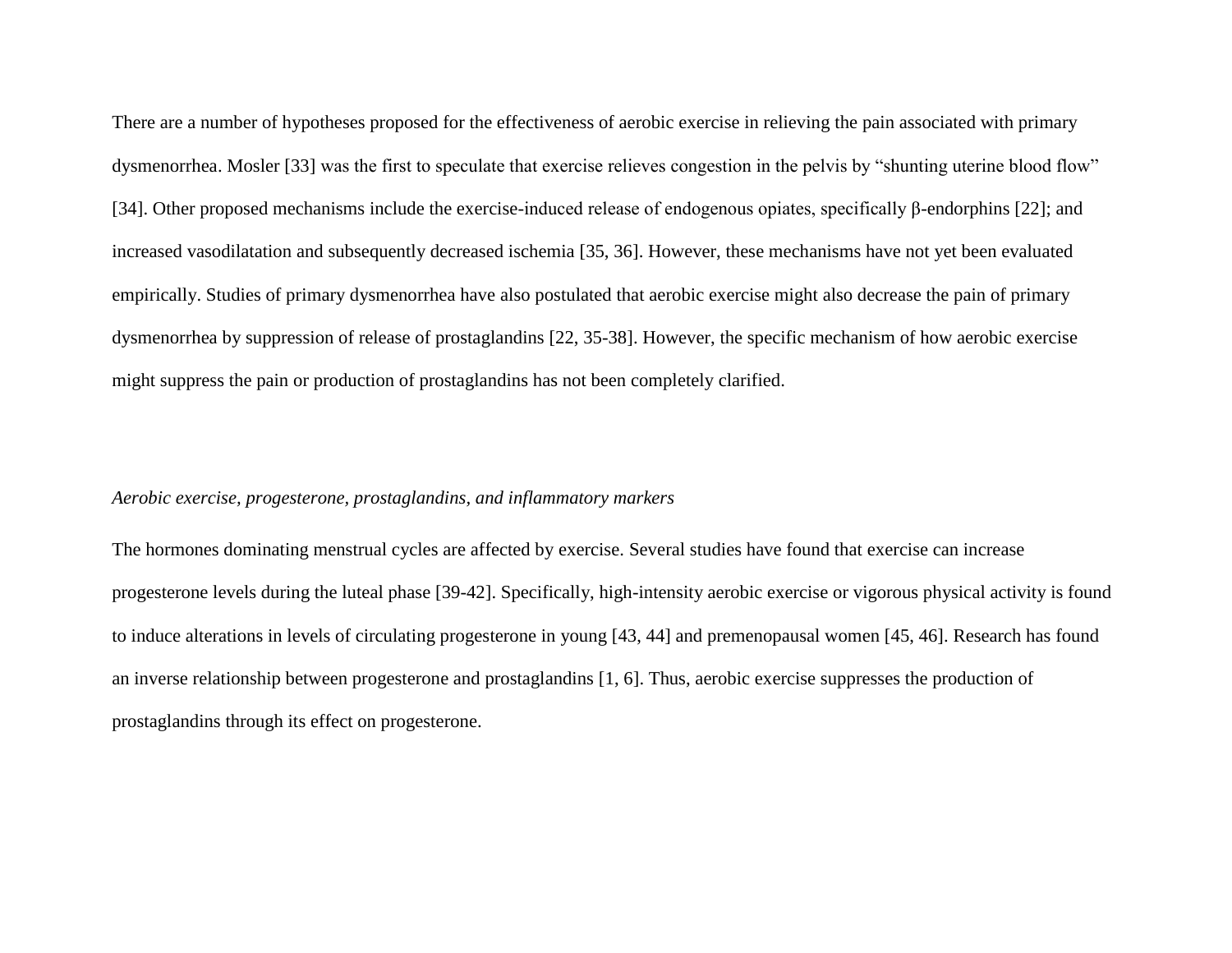Regular exercise changes cytokine profiles with decreases in release of pro-inflammatory cytokines (IL-6, TNF-α) known for nociceptor activation and increases in anti-inflammatory cytokine such as Interleukin-10 (IL-10) [47-49]. A systematic review [49] cites numerous studies that consistently identified lower inflammatory cytokines in individuals who engaged in frequent and more intense physical activity. A recent study comparing pre-post plasma levels of cytokines in marathon runners identified decreased IL-6 and TNF-α levels and increased levels of IL-10 after the marathon race [50]. Thus aerobic exercise inhibits the production of prostaglandins by decreasing the levels of IL-6 and TNF- $\alpha$  in women with primary dysmenorrhea.

Animal and human studies have found that exercise induces the release of regulatory macrophages in the physically active muscles [47, 51-54]. These regulatory macrophages are known for their ability to secrete anti-inflammatory cytokines and counteract the effect of other activated macrophages which secrete pro-inflammatory cytokines [47]. Therefore, following physical activity, the overall effect is an increase in anti-inflammatory cytokines (IL-10) and a decrease in pro-inflammatory cytokines (IL-6, TNF-α) which are responsible for pain reduction. Thus, aerobic exercise relieves primary dysmenorrhea-associated pain through inflammatory cytokine-mediated mechanisms.

There has been considerable research of the association between physical activity and C-reactive protein (CRP). Crosssectional studies of healthy adults, runners and older-adults have demonstrated an inverse relationship between regular physical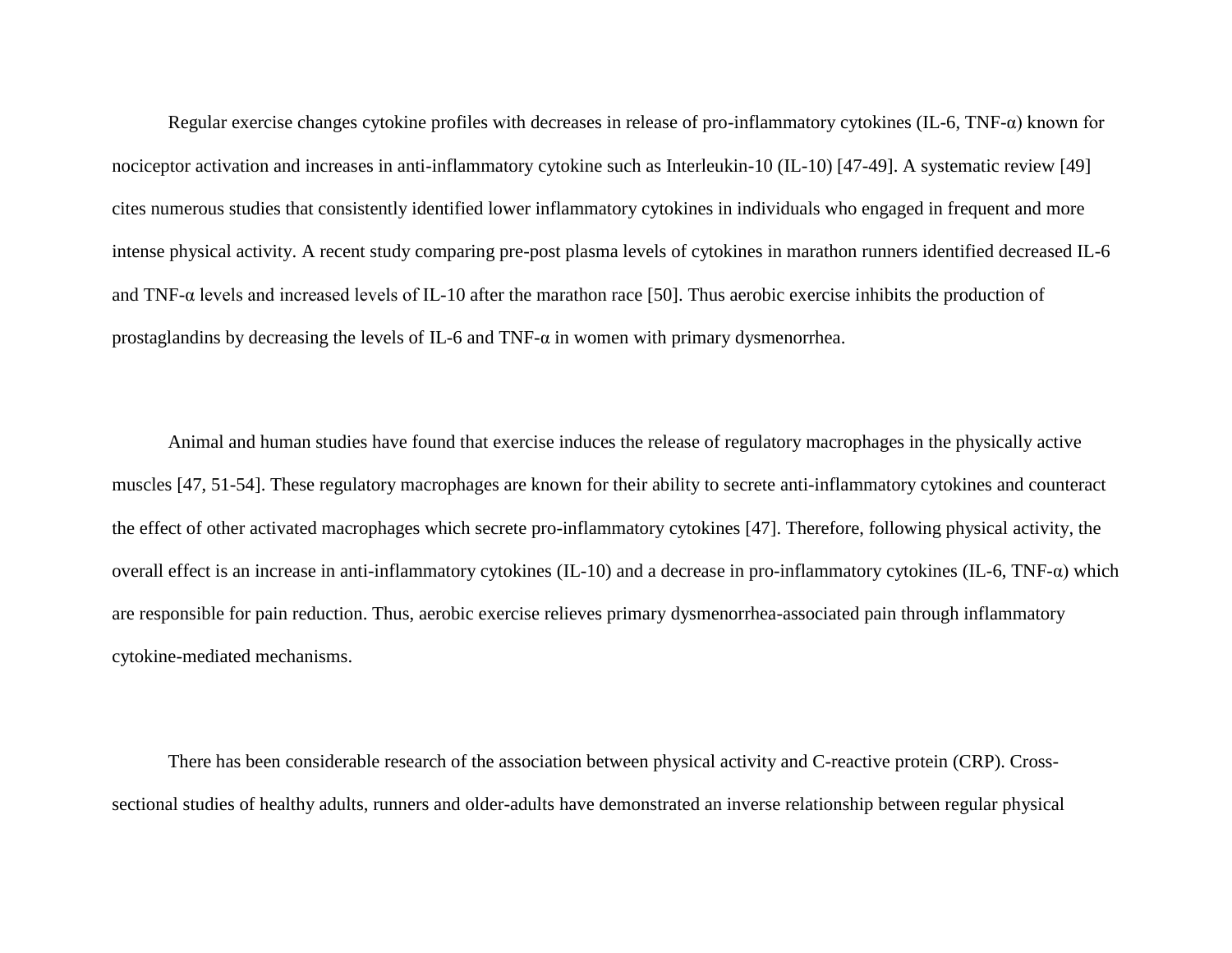activity and serum CRP levels [55-58]. A systematic review of the association between physical activity and CRP in healthy and older adults reported lower CRP levels in individuals who participated in high-intensity physical activity compared with individuals who engaged in low/moderate intensity physical activity [55]. Furthermore, pro-inflammatory cytokines (IL-6, TNF-α) and CRP are directly related. Hepatic production of CRP is induced by IL-6 and to a lower extent by TNFα [55]. Therefore, decrease in IL-6 and TNFα decreases the levels of CRP [49, 59, 60]. Thus, following high-intensity aerobic exercise, pro-inflammatory cytokines and CRP levels will be lower in blood plasma of women with primary dysmenorrhea.

#### **Hypotheses**

Considering the influence of aerobic exercise on progesterone and the analgesic effect of aerobic exercise on primary dysmenorrhea, we hypothesize that high-intensity aerobic exercise will utilizes hormone (progesterone) mediated mechanisms to reduce the pain associated with primary dysmenorrhea: high-intensity aerobic exercise will increase the levels of progesterone resulting in reduced levels of prostaglandin and thereby reduce pain.

Considering the influence of physical activity on inflammatory cytokines, we hypothesize that high-intensity aerobic exercise will produce analgesia in primary dysmenorrhea by acting on the inflammatory mediators including pro-and anti-inflammatory cytokines.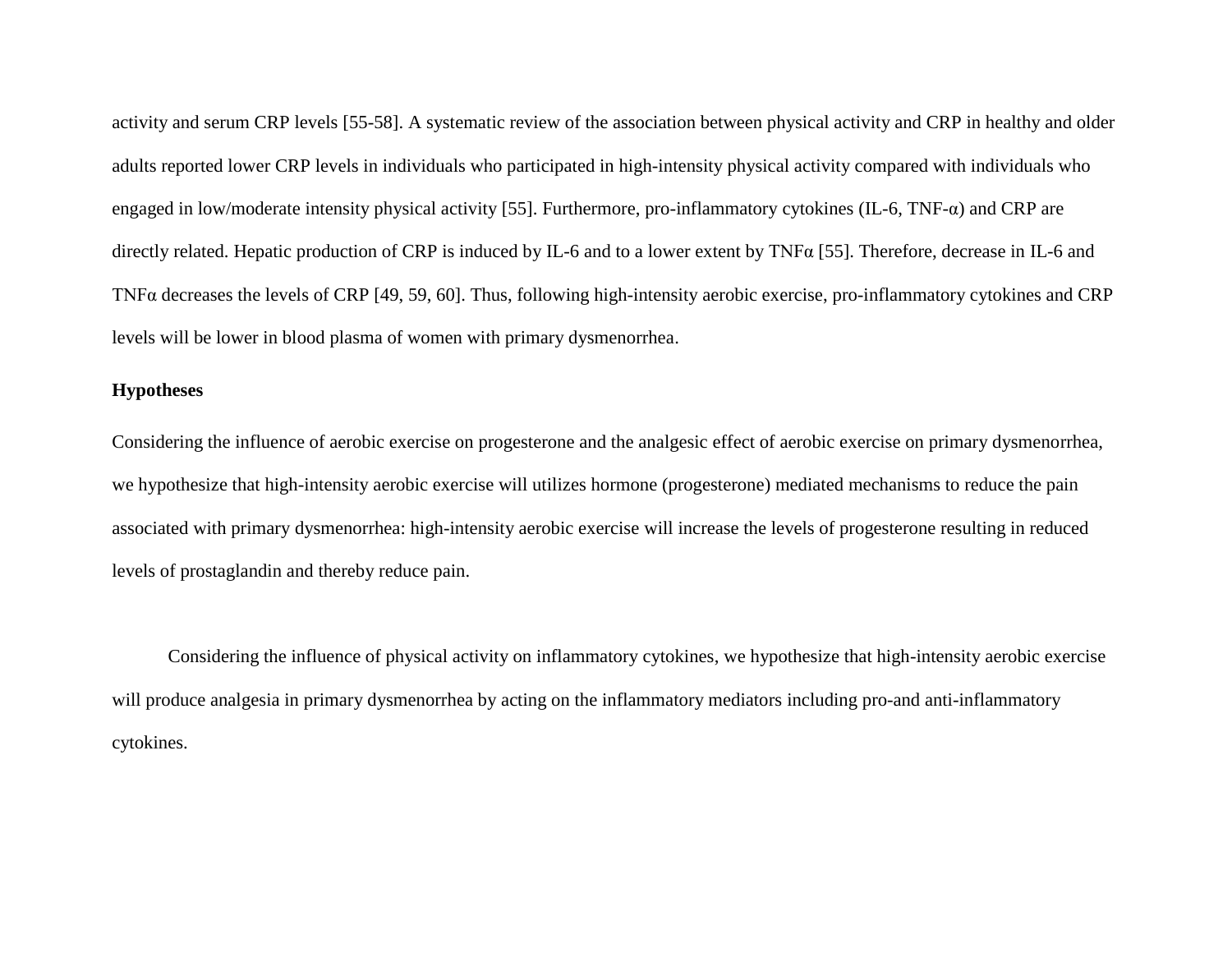#### **Evaluation of the hypotheses**

Our recent controlled non-randomised pilot study (Ethics approval ref: HSEARS20180426001; trial registration ref: ACTRN12618000784213) performed with 20 women to evaluate the effects of high-intensity aerobic exercise on progesterone, prostaglandin metabolite (13,14-dihydro-15-keto-prostaglandin F2 alpha (KDPGF2 $\alpha$ ), and TNF- $\alpha$  indicated a trend towards increase (medium effect size) in progesterone levels (Fig. 2) and decreases in KDPGF<sub>2α</sub> (Fig. 3), and TNF- $\alpha$  (Fig. 4) in the exercise group compared with the control group. Our pilot study also identified a medium effect size difference in pain levels between the highintensity aerobic exercise and no-exercise groups. These findings suggest the possibility that aerobic exercise may be effective for primary dysmenorrhea-associated pain through its effects on these mediators.

#### *Summary, conclusion, and consequences of the hypothesis*

The pathophysiology of primary dysmenorrhea is primarily linked to elevated levels of prostaglandins. Low progesterone levels in the late luteal phase of the menstrual cycle is reported to increase the synthesis of prostaglandins. Pro- inflammatory cytokines (IL-6 and TNF- $\alpha$ ) are also implicated in the pathogenesis of primary dysmenorrhea. Our previous studies and studies by other researchers have demonstrated that high-intensity aerobic exercise for 30 minutes, three times a week at 70-85% of MHR range is effective for decreasing pain quality and intensity in women with primary dysmenorrhea. However, why and how aerobic exercise is effective for treatment of primary dysmenorrhea remain unclear.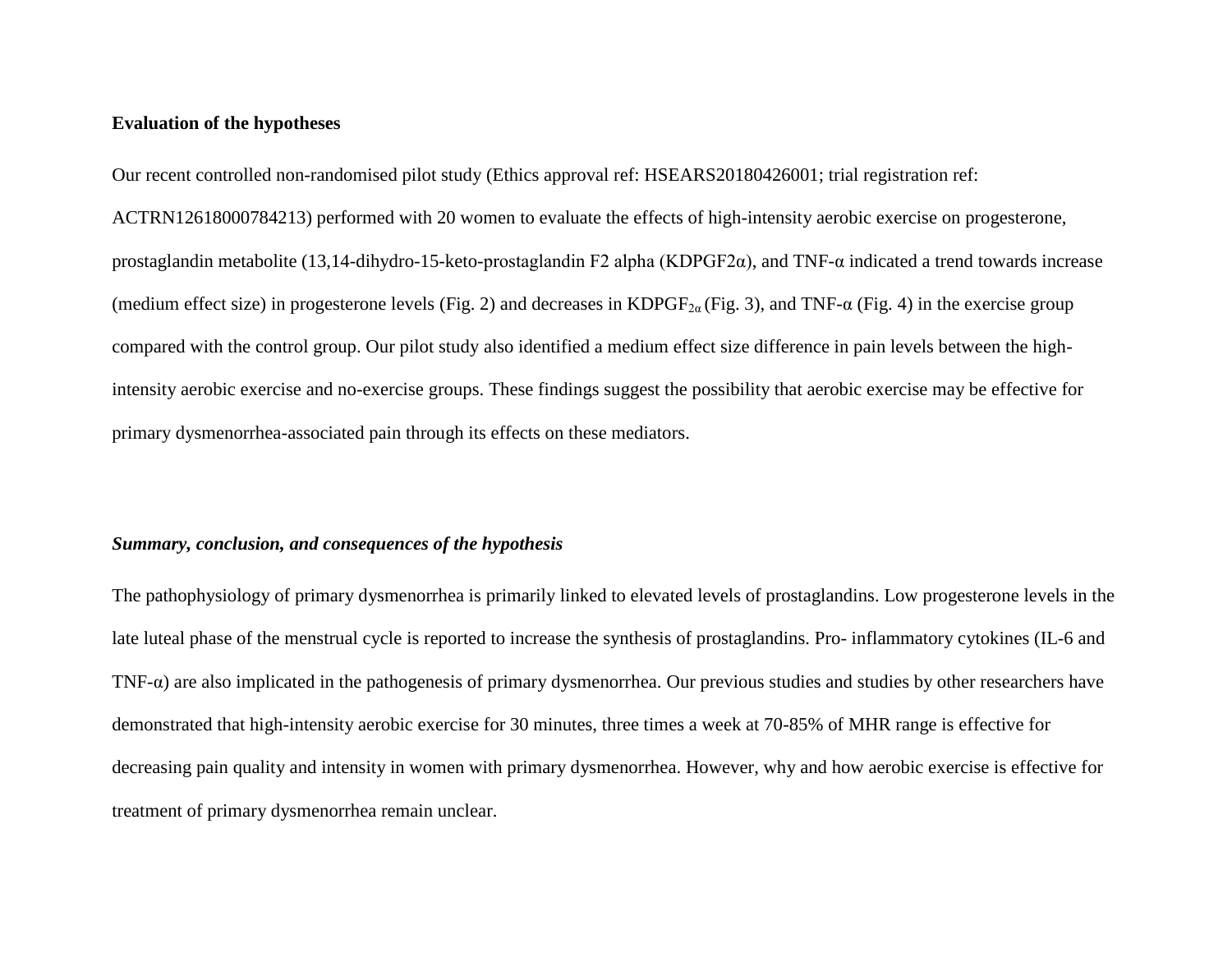Results from our preliminary pilot study to examine the effects of high-intensity aerobic exercise on progesterone, KDPGF<sub>2a</sub> (prostaglandins metabolite), and TNF- $\alpha$  found increases in progesterone and decreases in KDPGF<sub>2 $\alpha$ </sub> and TNF- $\alpha$  following highintensity aerobic exercise relative to no exercise. Given these promising preliminary findings, as well as what is known about the pathogenesis of primary dysmenorrhea, we hypothesize that, in primary dysmenorrhea, aerobic-exercise-induced analgesia will occur through hormone (progesterone) and inflammatory (IL-6, TNF-α, IL-10) cytokine-mediated mechanisms. Understanding the mechanisms underlying aerobic exercise-induced analgesia in primary dysmenorrhea-associated pain would help design future studies that could identify mediators of pain interventions for clinical improvements, which could themselves be the target of interventions. A better understanding of the mediators of these interventions may lead to streamlined treatments that distil the most critical change factors into those that are maximally effective.

## **References**

[1] Iacovides S, Avidon I, Baker FC. What we know about primary dysmenorrhea today: a critical review. *Hum Reprod Update*. 2015;21(6):762-78.

- [2] Dawood MY. Primary dysmenorrhea: advances in pathogenesis and management. *Obstet Gynecol*. 2006;108(2):428-41.
- [3] Hayaishi O. Prostaglandins and sleep. Sleep—Wake Disorders: Springer; 1997. p. 1-10.
- [4] MY D. *Dysmenorrhea*. Endometrium. 1995;6:363-77.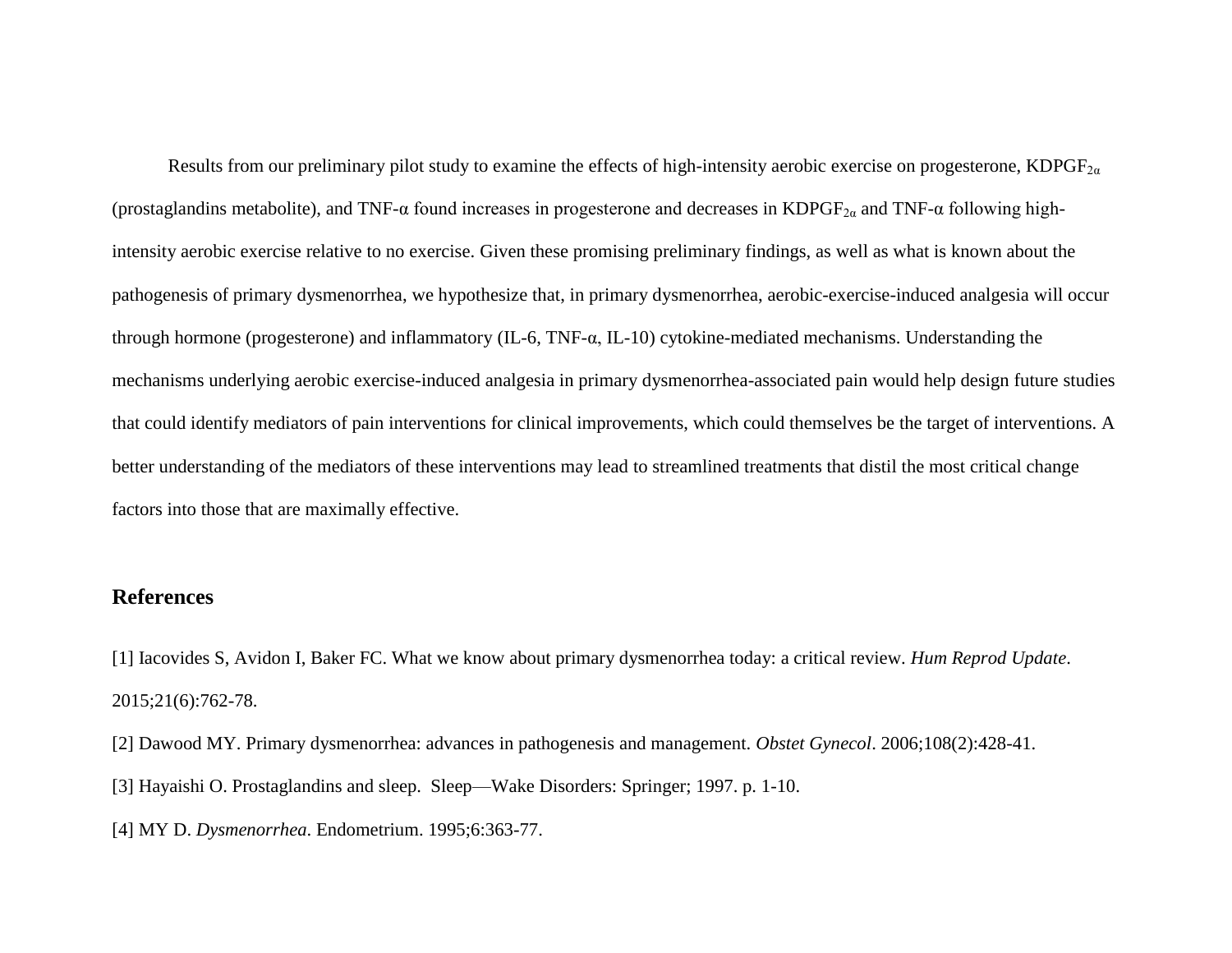[5] Wong CL, Farquhar C, Roberts H, Proctor M. Oral contraceptive pill as treatment for primary dysmenorrhoea (updated). *Cochrane Database of Systematic Reviews*. 2009, Issue 4. Art. No.: CD002120. DOI: 10.1002/14651858.CD002120.pub3.

[6] Bernardi M, Lazzeri L, Perelli F, Reis FM, Petraglia F. Dysmenorrhea and related disorders. *F1000Research*. 2017;6:1645.

[7] Bygdeman M, Bremme K, Gillespie A, Lundström V. Effects of the prostaglandins on the uterus. *Acta Obstetricia et Gynecologica Scandinavica*. 1979;58(S87):33-8.

[8] Toppozada M. Effects of prostaglandins on the human non-pregnant uterus and ovary. *Prostaglandins and fertility regulation*: Springer; 1984. p. 27-57.

[9] Reddi D, Curran N, Stephens R. An introduction to pain pathways and mechanisms. *Br J Hosp Med*. 2013;74(Sup12):C188-C91.

[10] Serpell M. A*natomy, physiology and pharmacology of pain*. Surgery-Oxford International Edition. 2006;24(10):350-3.

[11] Dubin AE, Patapoutian A. Nociceptors: the sensors of the pain pathway. *J Clin Invest*. 2010;120(11):3760-72.

[12] Ma H, Hong M, Duan J, Liu P, Fan X, Shang E, et al. Altered cytokine gene expression in peripheral blood monocytes across the menstrual cycle in primary dysmenorrhea: a case-control study. *PLoS One*. 2013;8(2):e55200.

[13] Yeh M-L, Chen H-H, So EC, Liu C-F. A study of serum malondialdehyde and interleukin-6 levels in young women with dysmenorrhea in Taiwan. *Life sciences*. 2004;75(6):669-73.

[14] Lasco A, Catalano A, Benvenga S. Improvement of primary dysmenorrhea caused by a single oral dose of vitamin D: results of a randomized, double-blind, placebo-controlled study. *Arch Intern Med*. 2012;172(4):366-7.

[15] Zhang J-M, An J. Cytokines, inflammation and pain. *Intern Anesthesiol Clin*. 2007;45(2):27-37.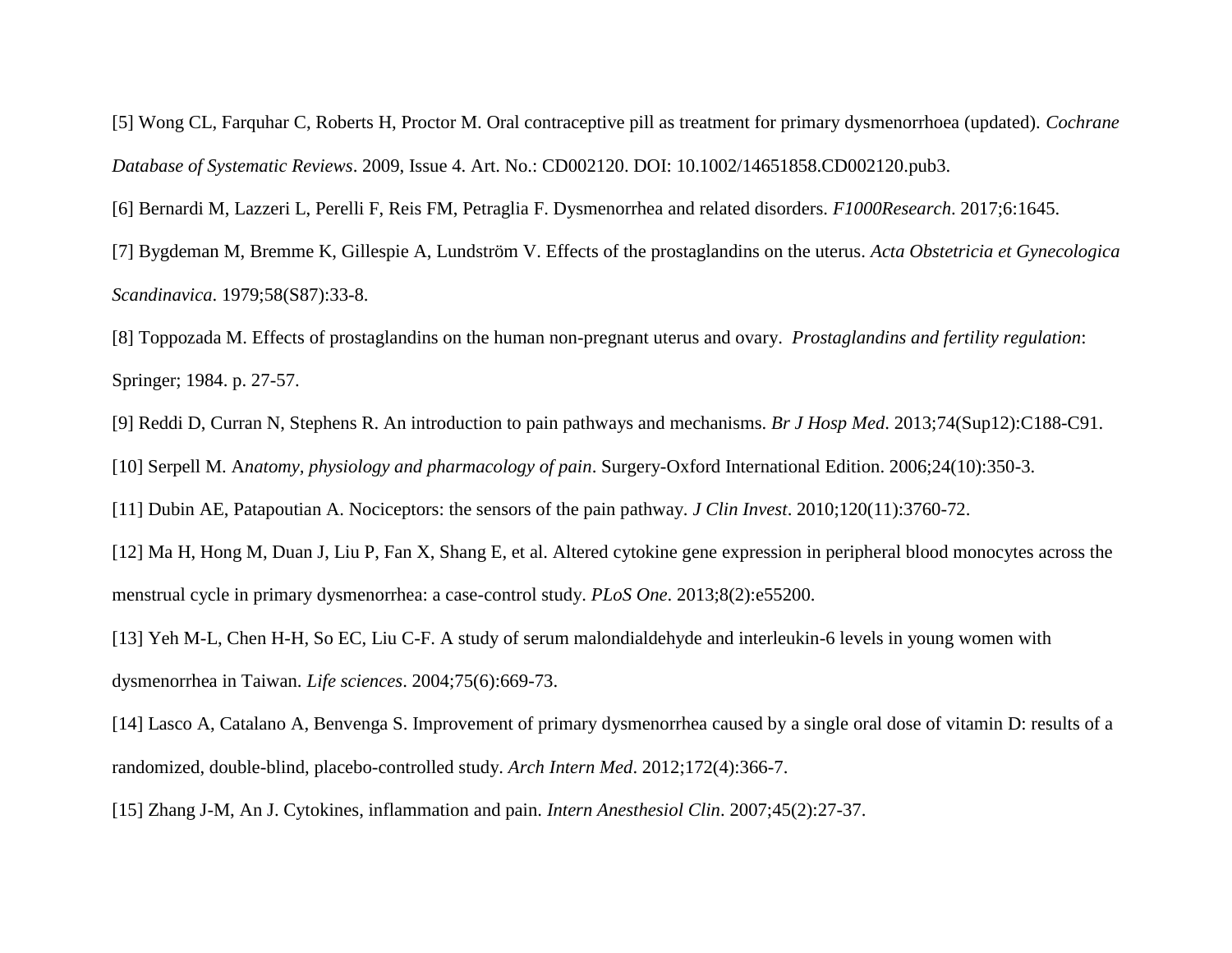[16] Henriet P, Chevronnay HPG, Marbaix E. The endocrine and paracrine control of menstruation. *Mol Cell Endocrinol*. 2012;358(2):197-207.

[17] Kent A, Sullivan M, Sun M, Zosmer A, Elder M. Effects of interleukin-6 and tumor necrosis factor-α on prostaglandin production by cultured human fetal membranes. *Prostaglandins*. 1993;46(4):351-9.

[18] Aganoff JA, Boyle GJ. Aerobic exercise, mood states and menstrual cycle symptoms. *J Psychosom Res*. 1994;38(3):183-92.

[19] Choi PY, Salmon P. Symptom changes across the menstrual cycle in competitive sportswomen, exercisers and sedentary women. *Br J Clin Psychol*. 1995;34(3):447-60.

[20] Dehghanzadeh N, Khoshnam E, Nikseresht A. The effect of 8 weeks of aerobic training on primary dysmenorrhea. *Euro J Exp Bio*. 2014;4(1):380-2.

[21] Dušek T. Influence of high intensity training on menstrual cycle disorders in athletes. *Croat Med J*. 2001;42(1):79-82.

[22] Israel RG, Sutton M, O'Brien KF. Effects of aerobic training on primary dysmenorrhea symptomatology in college females. *J Am Coll Health*. 1985;33(6):241-4.

[23] Kannan P, Claydon LS, Miller D, Chapple CM. Vigorous exercises in the management of primary dysmenorrhea: a feasibility study. *Disabil Rehabil*. 2014(0):1-6.

[24] Mahvash N, Eidy A, Mehdi K, Zahra MT, Mani M, Shahla H. The effect of physical activity on primary dysmenorrhea of female university students. *World Appl Sci J*. 2012;17(10):1246-52.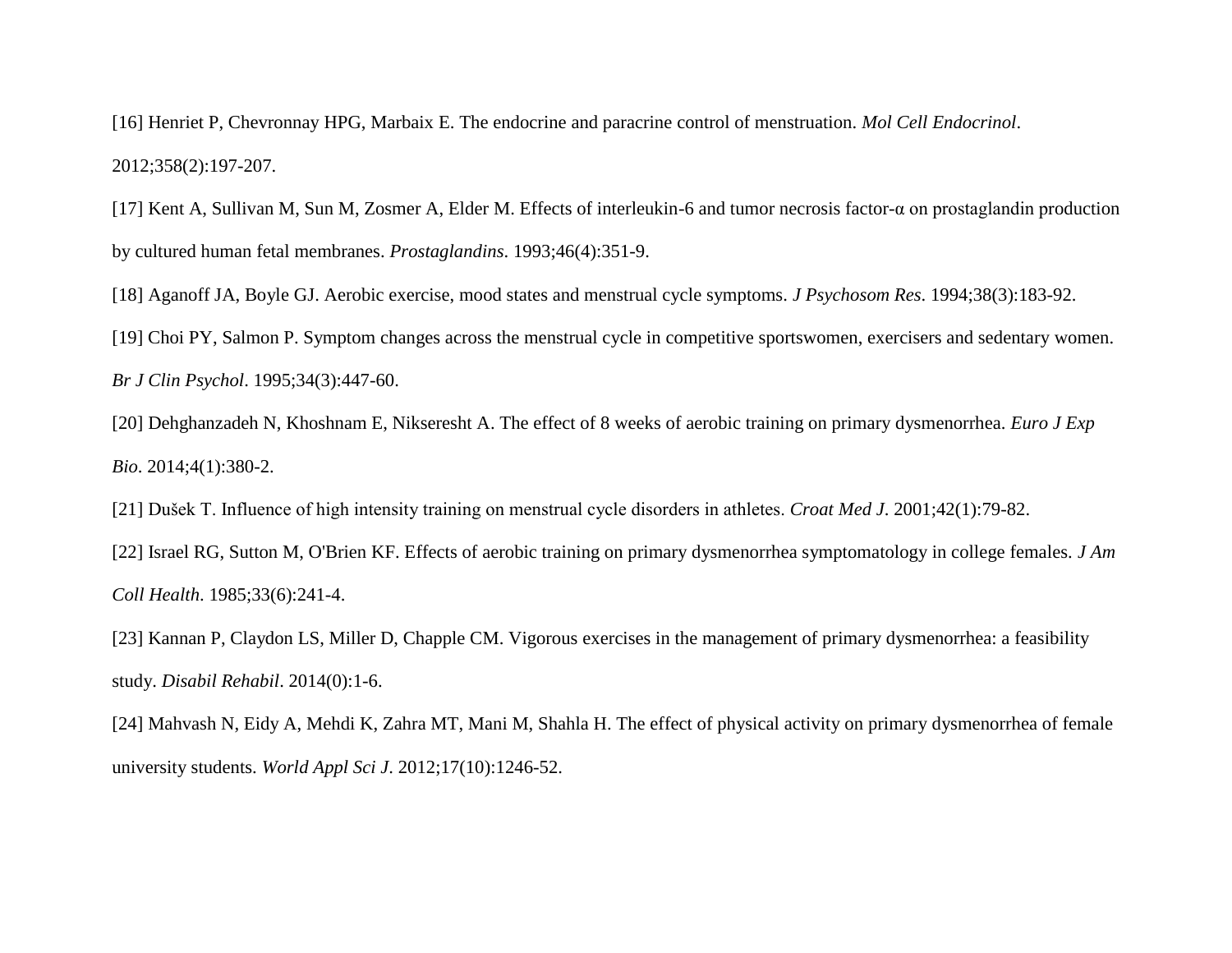[25] Vaziri F, Hoseini A, Kamali F, Abdali K, Hadianfard M, Sayadi M. Comparing the Effects of Aerobic and Stretching Exercises on the Intensity of Primary Dysmenorrhea in the Students of Universities of Bushehr. *J Family Reprod Health*. 2015;9(1):23-8. [26] Golub LJ, Menduke H, WR L. Exercise and dysmenorrhea in young teenagers: A 3-year study. *Obstet Gynecol*. 1968;32(4):508- 11.

[27] Kannan P. Exercise for primary dysmenorrhea: University of Otago; 2016.

[28] Koltyn KF, Brellenthin AG, Cook DB, Sehgal N, Hillard C. Mechanisms of exercise-induced hypoalgesia. *J Pain*. 2014;15(12):1294-304.

[29] Santos RDS, Galdino G. Endogenous systems involved in exercise-induced analgesia. *JPP*. 2018(1):01.

[30] Lima LV, Abner TS, Sluka KA. Does exercise increase or decrease pain? Central mechanisms underlying these two phenomena. *J Physiol*. 2017;595(13):4141-50.

[31] Knauf MT, Koltyn KF. Exercise-induced modulation of pain in adults with and without painful diabetic neuropathy. *J Pain*. 2014;15(6):656-63.

[32] Nijs J, Kosek E, Van Oosterwijck J, Meeus M. Dysfunctional endogenous analgesia during exercise in patients with chronic pain: to exercise or not to exercise? *Pain physician*. 2012;15(3S):ES205-ES13.

[33] Mosler C. Dysmenorrhea. *JAMA*. 1914;62:1297-301.

[34] Metheny WP, Smith RP. The relationship among exercise, stress, and primary dysmenorrhea. *J Behav Med*. 1989;12(6):569-86.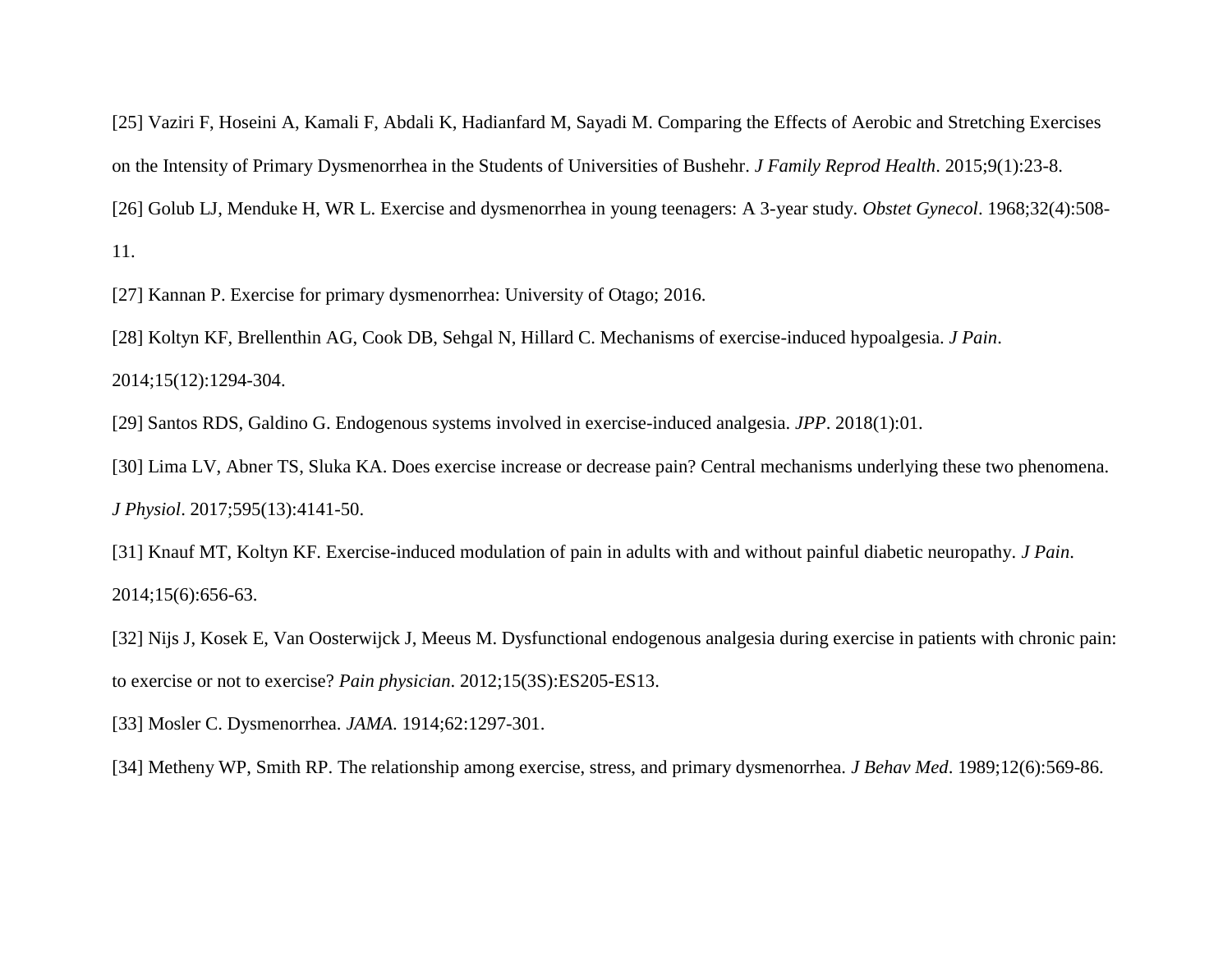[35] Daley AJ. Exercise and primary dysmenorrhoea - A comprehensive and critical review of the literature. *Sports Med*. 2008;38(8):659-70.

[36] Marshall JL. *The sports doctor's fitness book for women*: Dell Books; 1982.

[37] Samadi Z, Taghian F, Valiani M. The effects of 8 weeks of regular aerobic exercise on the symptoms of premenstrual syndrome in non-athlete girls. *Iran J Nurs Midwifery Res*. 2013;18(1):14-19.

[38] Abbaspour Z, Rostami M, Najjar S. The effect of exercise on primary dysmenorrhea. *J Res Med Sci*. 2006;6(1):26-31.

[39] Bonen A, Haynes F, Watson-Wright W, Sopper M, Pierce G, Low M, et al. Effects of menstrual cycle on metabolic responses to exercise. *J Appl Physiol*. 1983;55(5):1506-13.

[40] Kraemer RR, Heleniak RJ, Tryniecki JL, Kraemer GR, Okazaki NJ, Castracane VD. Follicular and luteal phase hormonal responses to low-volume resistive exercise. *Med Sci Sports Exerc*. 1995;27(6):809-17.

[41] Otağ A, Turaçlar TU, Otağ İ. Evaluation of body composition and basal metabolic rate after acute exercise in menstrual phases in sportswomen. *CMJ*. 2011;33(1):53-60.

[42] Williams NI, Bullen BA, McARTHUR JW, Skrinar GS, Turnbull BA. Effects of short-term strenuous endurance exercise upon corpus luteum function. *Med. Sci. Sports Exerc*. 1999;31(7):949-58.

[43] Bonen A, Ling W, MacIntyre K, Neil R, McGrail J, Belcastro A. Effects of exercise on the serum concentrations of FSH, LH, progesterone, and estradiol. *Eur J Appl Physiol Occup Physiol*. 1979;42(1):15-23.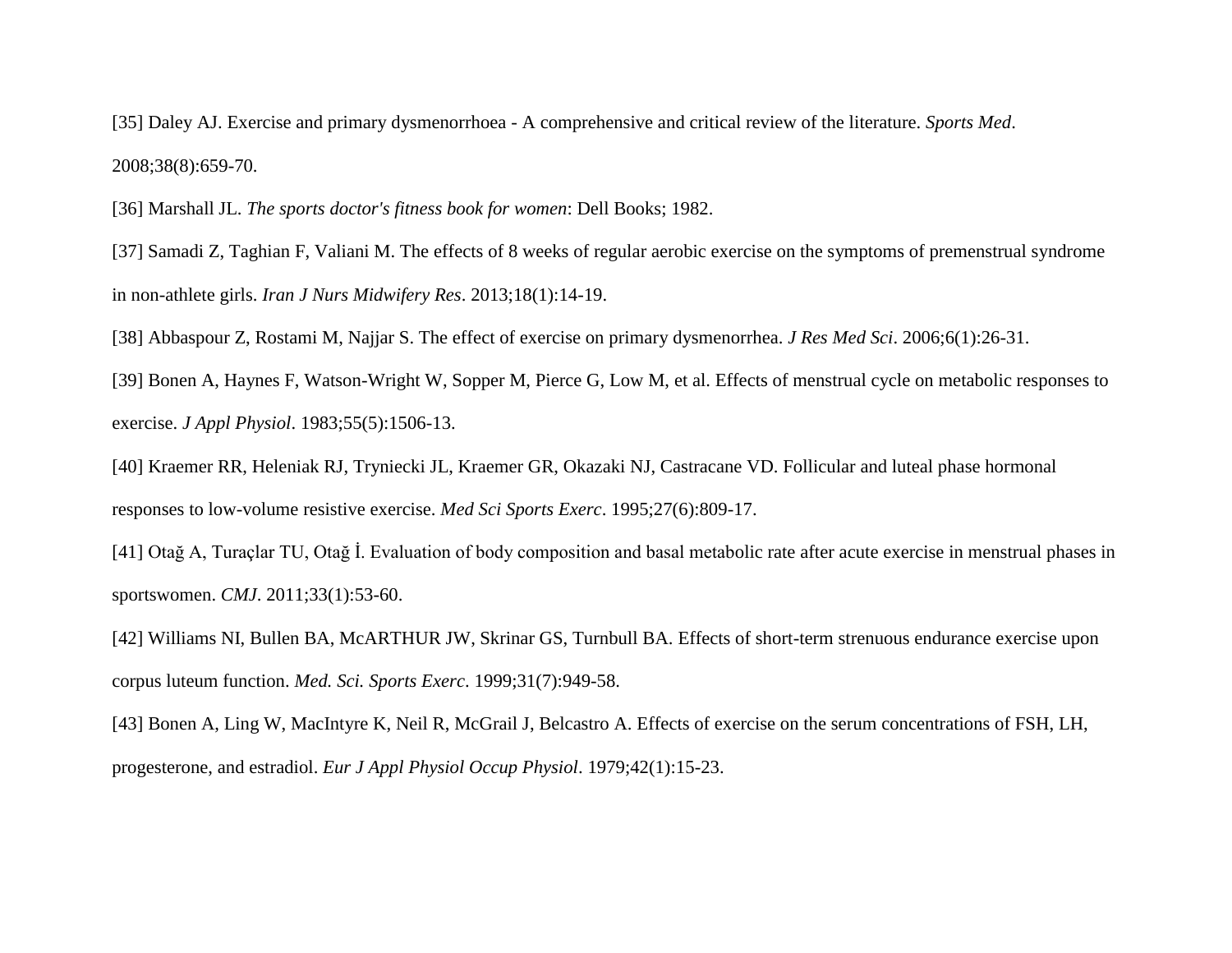[44] Atuegbu CM, Meludu SC, Dioka CE, Onyenekwe CC, Onuegbu JA, Onah CE, et al. Effect of moderate-vigorous intensity physical exercise on female sex hormones in premenopausal university students in Nnewi, Nigeria. *IJRMS*. 2017;2(4):1516-20. [45] Verkasalo PK, Thomas HV, Appleby PN, Davey GK, Key TJ. Circulating levels of sex hormones and their relation to risk factors for breast cancer: a cross-sectional study in 1092 pre-and postmenopausal women (United Kingdom). *Cancer causes & control*. 2001;12(1):47-59.

[46] Tworoger SS, Missmer SA, Eliassen AH, Barbieri RL, Dowsett M, Hankinson SE. Physical activity and inactivity in relation to sex hormone, prolactin, and insulin-like growth factor concentrations in premenopausal women. *Cancer Causes & Control*. 2007;18(7):743-52.

[47] Leung A, Gregory NS, Allen L-AH, Sluka KA. Regular physical activity prevents chronic pain by altering resident muscle macrophage phenotype and increasing IL-10 in mice. *Pain*. 2016;157(1):70-9.

[48] Sluka KA, O'Donnell JM, Danielson J, Rasmussen LA. Regular physical activity prevents development of chronic pain and activation of central neurons. *J Appl Physiol*. 2012;114(6):725-33.

[49] Beavers KM, Brinkley TE, Nicklas BJ. Effect of exercise training on chronic inflammation. *Clinica Chimica Acta*. 2010;411(11- 12):785-93.

[50] Nielsen HG, Øktedalen O, Opstad P-K, Lyberg T. Plasma cytokine profiles in long-term strenuous exercise. *J Sports Med*. 2016:1-7.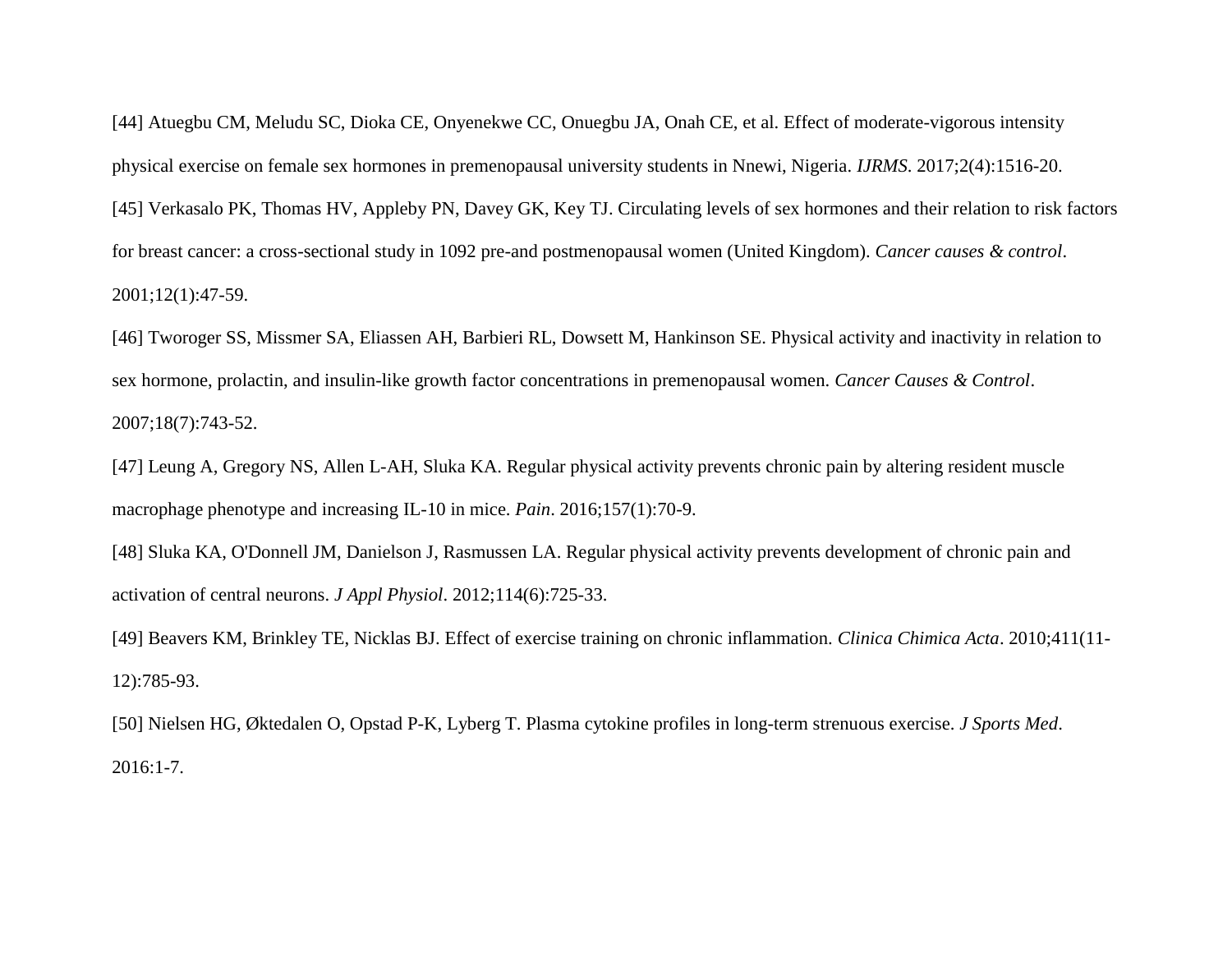[51] Jankord R, Jemiolo B. Influence of physical activity on serum IL-6 and IL-10 levels in healthy older men. *Med Sci Sports Exerc*. 2004;36(6):960-4.

[52] Balducci S, Zanuso S, Nicolucci A, Fernando F, Cavallo S, Cardelli P, et al. Anti-inflammatory effect of exercise training in subjects with type 2 diabetes and the metabolic syndrome is dependent on exercise modalities and independent of weight loss. *Nutr Metab Cardiovasc Dis*. 2010;20(8):608-17.

[53] Ribeiro F, Alves A, Teixeira M, Miranda F, Azevedo C, Duarte J, et al. Exercise training increases interleukin-10 after an acute myocardial infarction: a randomised clinical trial. *Int J Sports Med*. 2012;33(03):192-8.

[54] Farinha JB, Steckling FM, Stefanello ST, Cardoso MS, Nunes LS, Barcelos RP, et al. Response of oxidative stress and inflammatory biomarkers to a 12-week aerobic exercise training in women with metabolic syndrome. *Sports Med-open*. 2015;1(1):1- 10.

[55] Kasapis C, Thompson PD. The effects of physical activity on serum C-reactive protein and inflammatory markers: a systematic review. *JACC*. 2005;45(10):1563-9.

[56] Abramson JL, Vaccarino V. Relationship between physical activity and inflammation among apparently healthy middle-aged and older US adults. *Arch Int Med*. 2002;162(11):1286-92.

[57] Geffken DF, Cushman M, Burke GL, Polak JF, Sakkinen PA, Tracy RP. Association between physical activity and markers of inflammation in a healthy elderly population. *Am J Epidemiol*. 2001;153(3):242-50.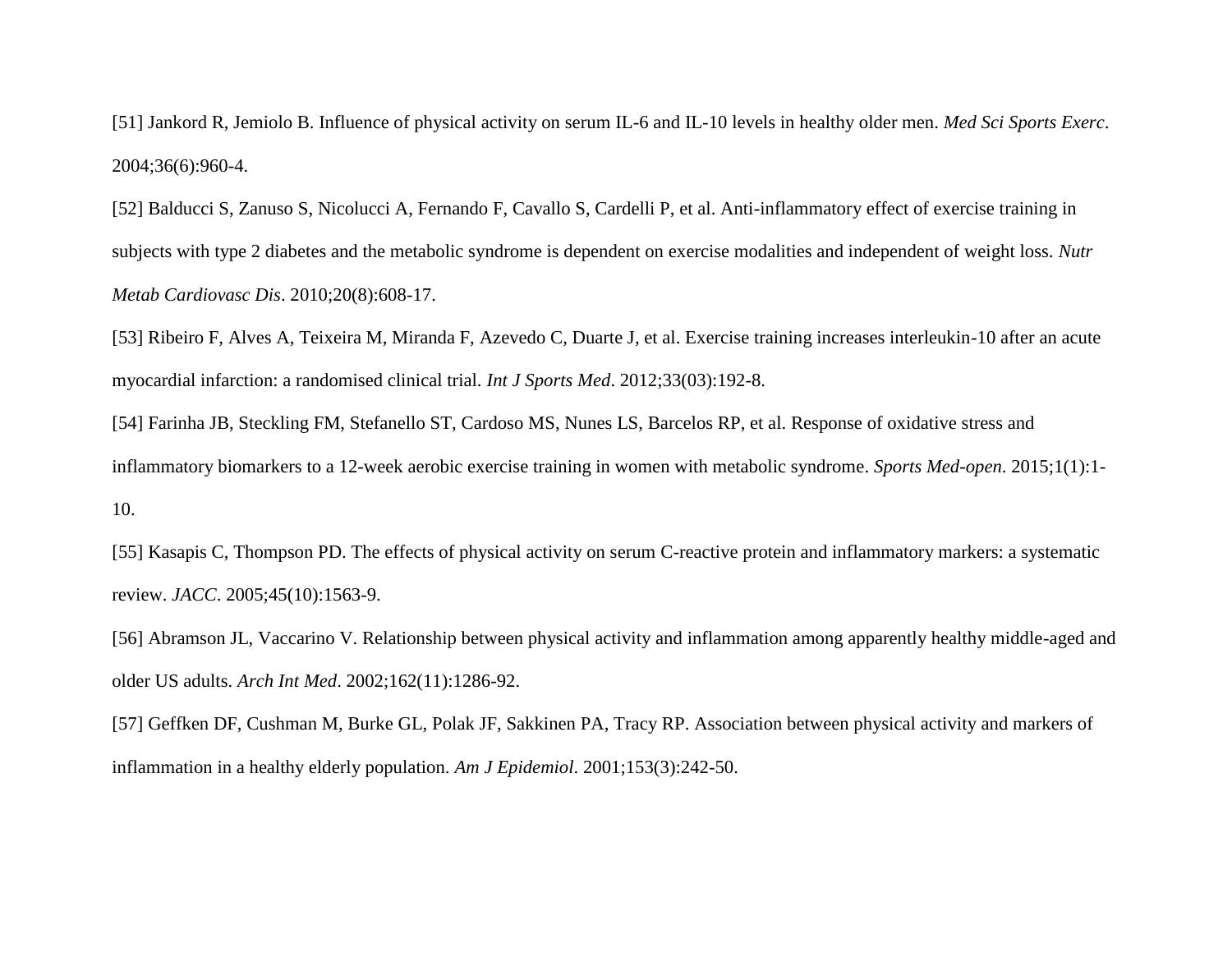[58] Taaffe DR, Harris TB, Ferrucci L, Rowe J, Seeman TE. Cross-sectional and prospective relationships of interleukin-6 and Creactive protein with physical performance in elderly persons: MacArthur studies of successful aging. *J Gerontol A-Biol*. 2000;55(12):M709-M15.

[59] Streetz K, Wüstefeld T, Klein C, Manns M, Trautwein C. Mediators of inflammation and acute phase response in the liver. *Cell Mol Biol*. 2001;47(4):661-73.

[60] Heinrich PC, Castell JV, Andus T. Interleukin-6 and the acute phase response. *Biochem J*. 1990;265(3):621.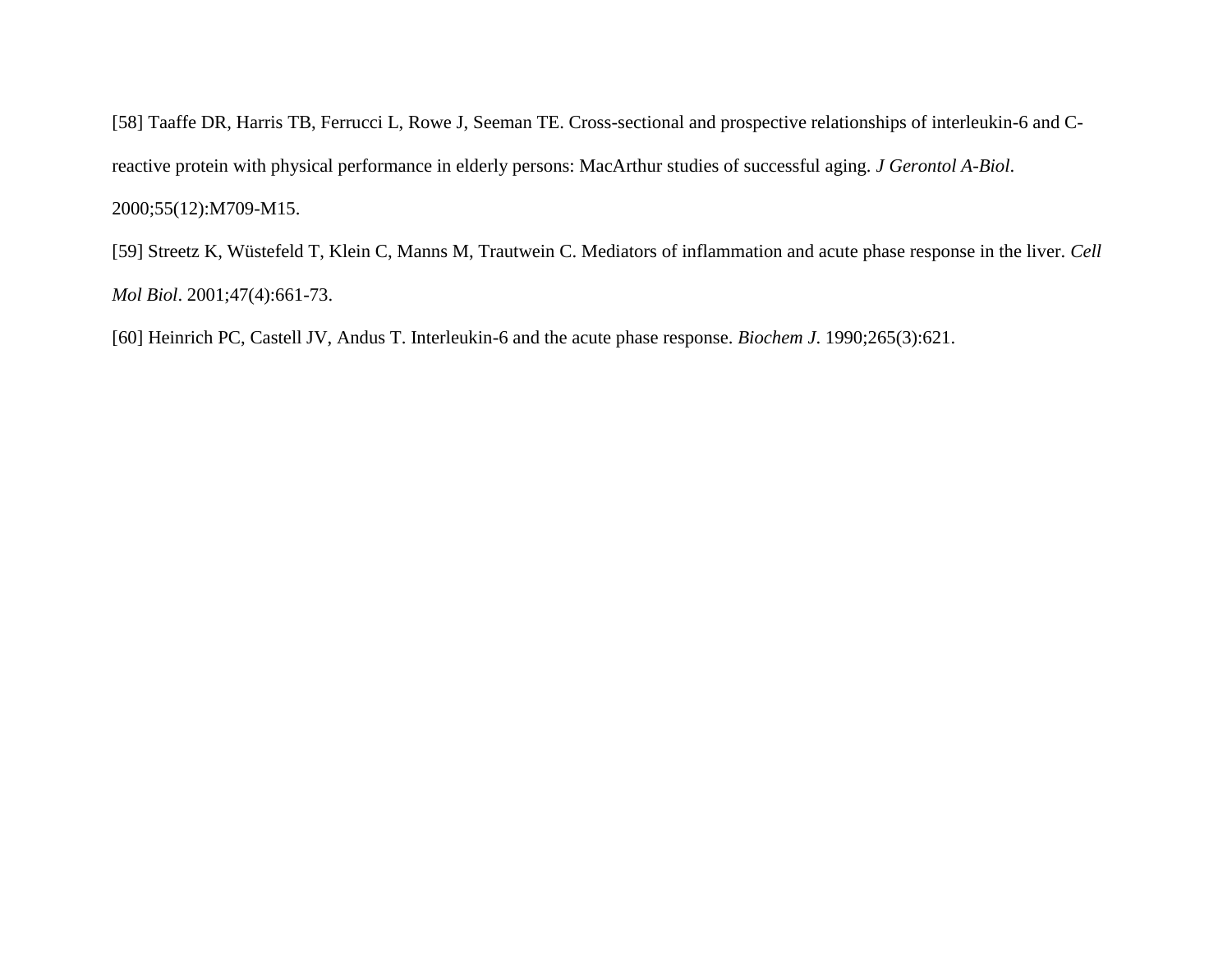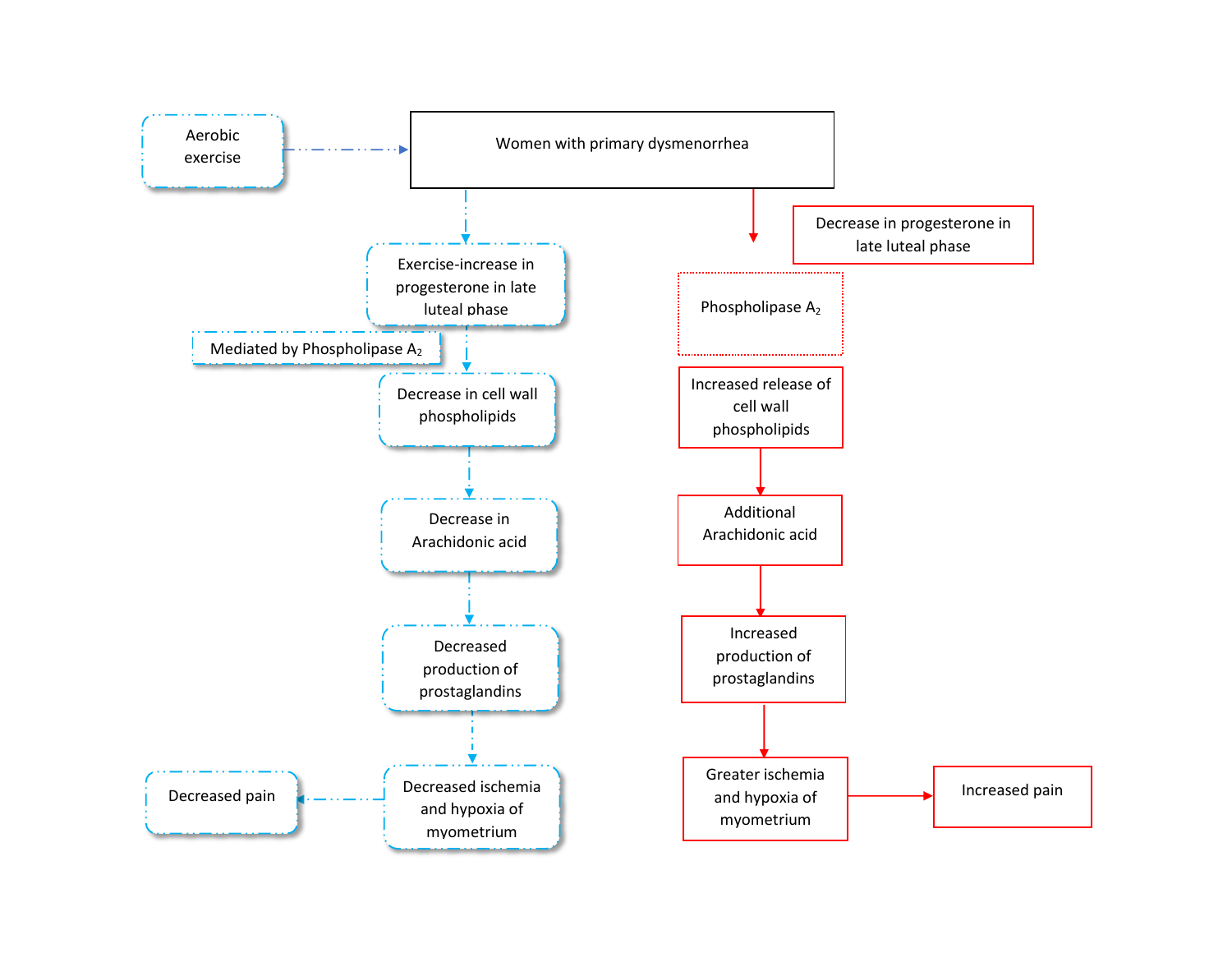**Figure 1.** Synthesis of prostaglandins and proposed hypothesis.

Red lines: formation of prostaglandins in women with primary dysmenorrhea. Blue dotted lines with shadow: Proposed hypothesis- Aerobic exercise-induced increases in progesterone resulting in decreased formation of prostaglandins and consequently reduced pain.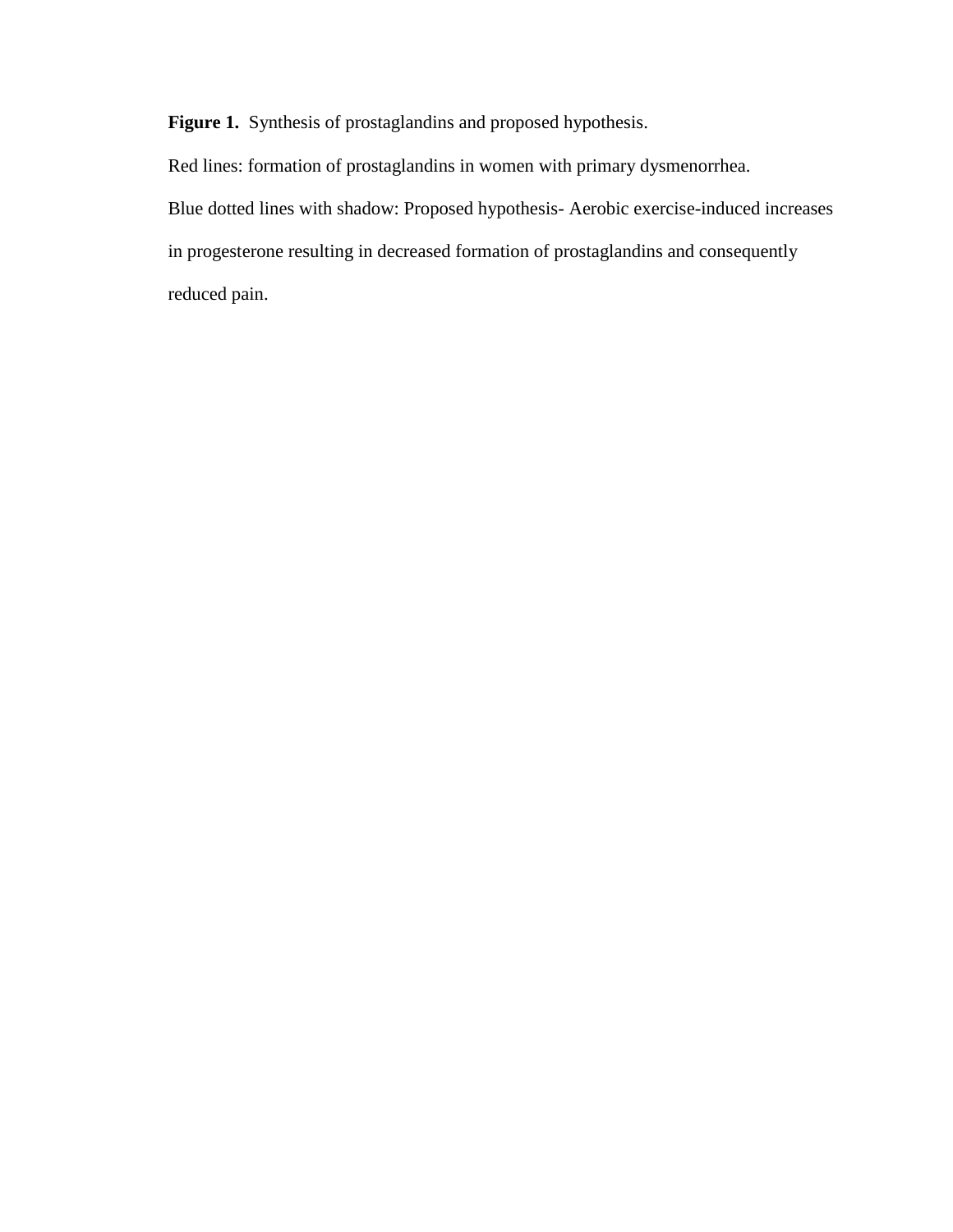



Note: Par = Participant.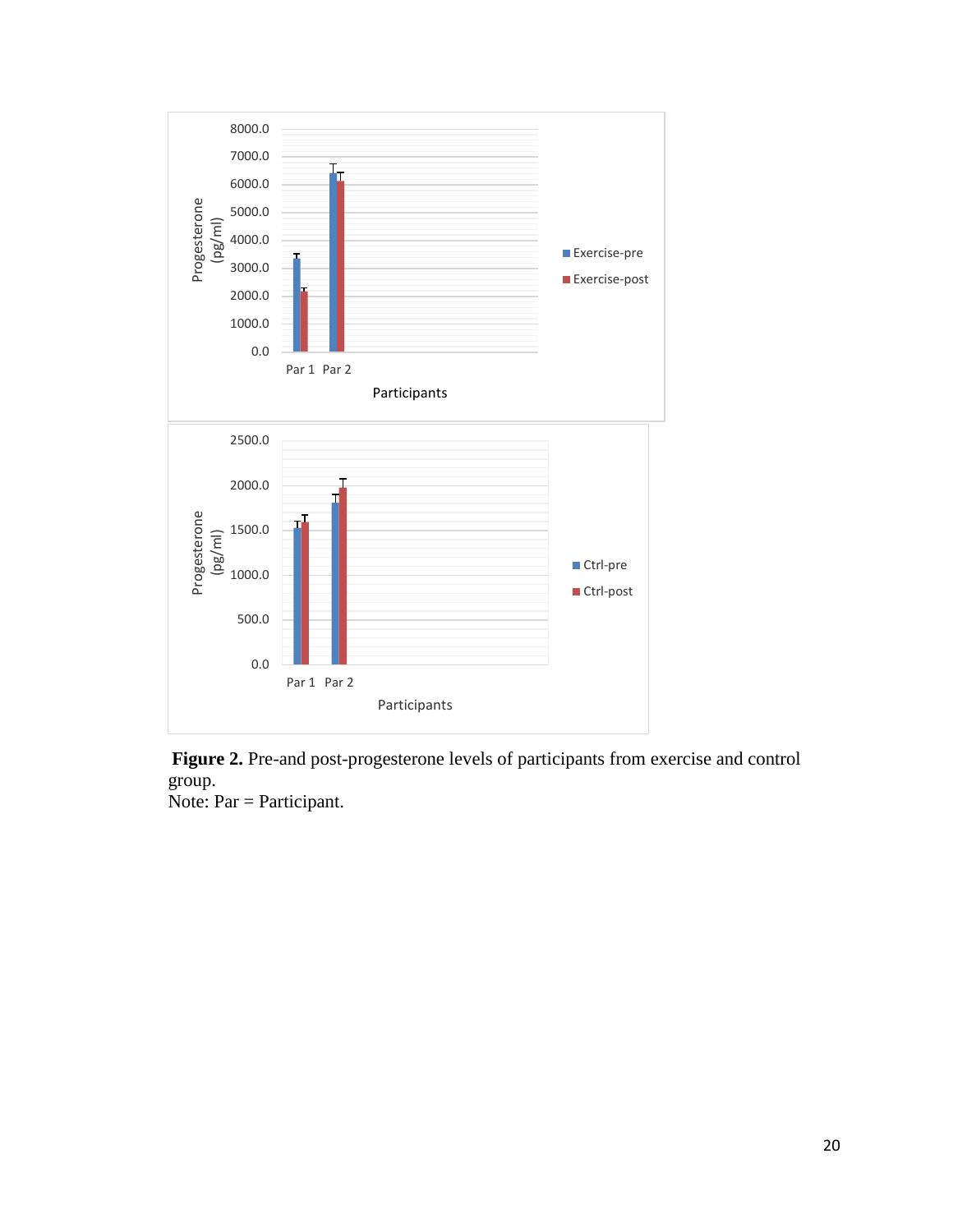



Note: KDPGF<sub>2 $\alpha$ </sub> = 13,14-dihydro-15-keto-prostaglandin F2 alpha.